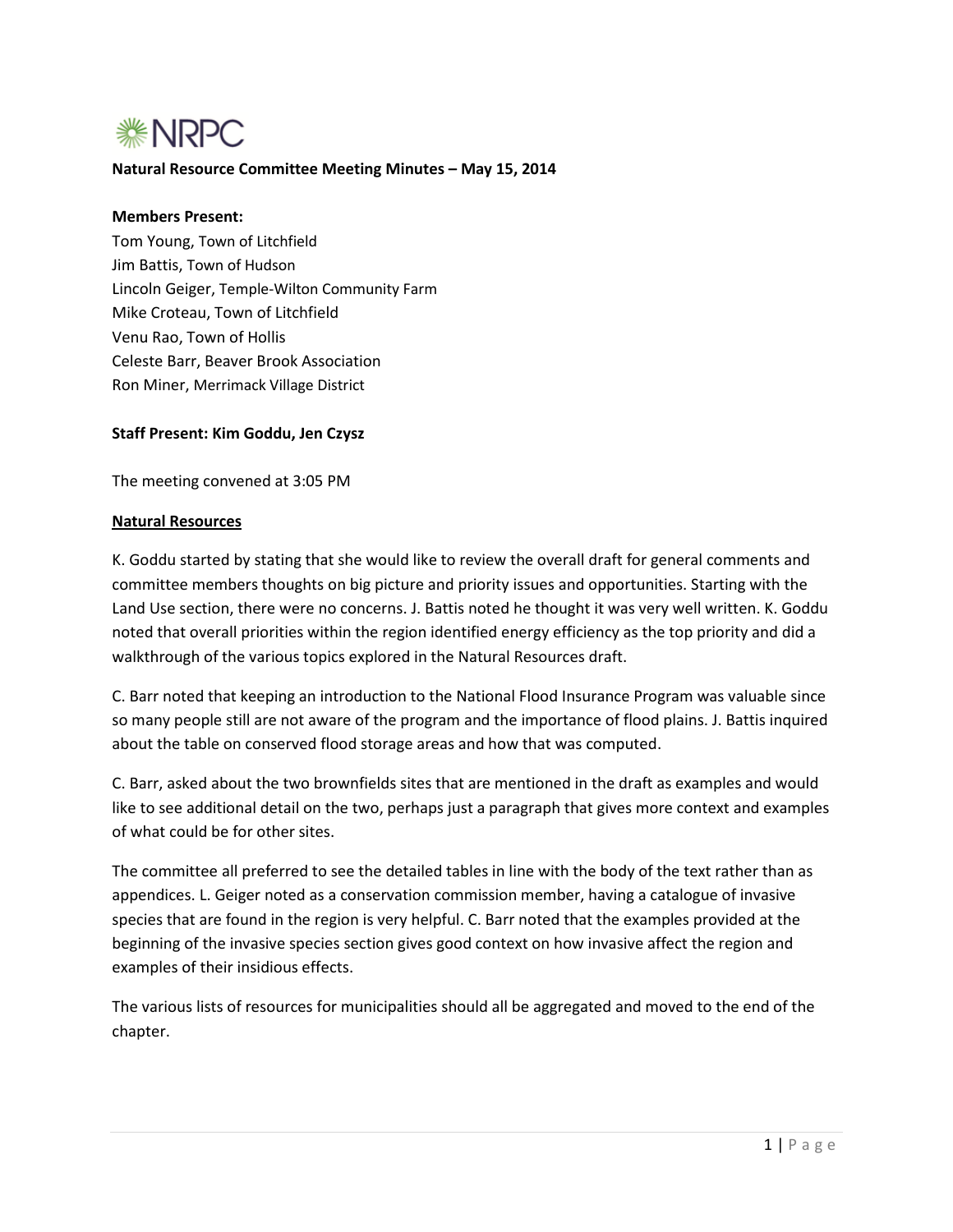L. Geiger noted that the Farm and Ranch Protection Program through USDA has changed its funding criteria in NH in regards to what soils qualify. The program now includes a broader variety of soils eligible for funding when applying for land protection grants. There are substantial new opportunities for better funding of conservation easement grants.

. R. Miner noted that the Merrimack Agriculture Commission is looking to catalogue farms in the town. K. Goddu noted that the NH Department of Agriculture, Markets and Foods has maps of all farms by region available which would be a good resource for the Town to use in starting their efforts.

The committee noted that the section on strategies to promote agricultural preservation should be moved to the consolidated section on tools/resources for municipalities. Discussion on cost of preservation to the tax payers could be condensed and used as a basis and justification for the strategies.

L. Geiger noted that Wilton, through High Mowing School is looking to protect the 105 acres behind the Monadnock Mountain Spring Water Company that has significant steep slopes.

J. Battis noted that overall he felt the draft reads really well, there is a lot of information. His concern though is that given the length, he fears that only those that are most interested will read through the full length of the report. He is grappling with how do you get readers such as the selectmen to read it but not lose the data? Will there be an executive summary? V. Rao noted that he read it much like a text book and was excited to learn new information about the neighboring communities. It was noted that NRPC needs to determine what the key message is we want readers to walk away with.

K. Goddu asked what sections the committee members through were most interesting. Impervious surfaces was a big eye opener for many of the committee members and worthy of being highlighted. C. Barr noted those sections that show how the different towns compare to one another is helpful, the section on solid waste and recycling. T. Young found the section on wildlife and habitat was very interesting and informative. M. Croteau noted that there is a future opportunity on trout through a program where schools can sign up to participate in with NH Fish and Game and Trout Unlimited.

# **Water Infrastructure**

K. Goddu walked through the Water Infrastructure section.

J. Battis noted that the Water Infrastructure Section states that there is no sewer in Hudson. This is somewhat inaccurate as there is a collection system that is neither a public or private system. (Percent of Population Served by Public Water, Public Sewer, Household Well and Private)

Again, the committee reiterated their feeling that there needs to be a real succinct communication of what the top issues are and where communities can take action. J. Czysz described the Telling the Story and Implementation Section.

J. Battis noted that one of the top issues that communities will be facing in the near future will be the new MS4 permit. Unfortunately, it will likely change. Perhaps it's presented as a strategy and